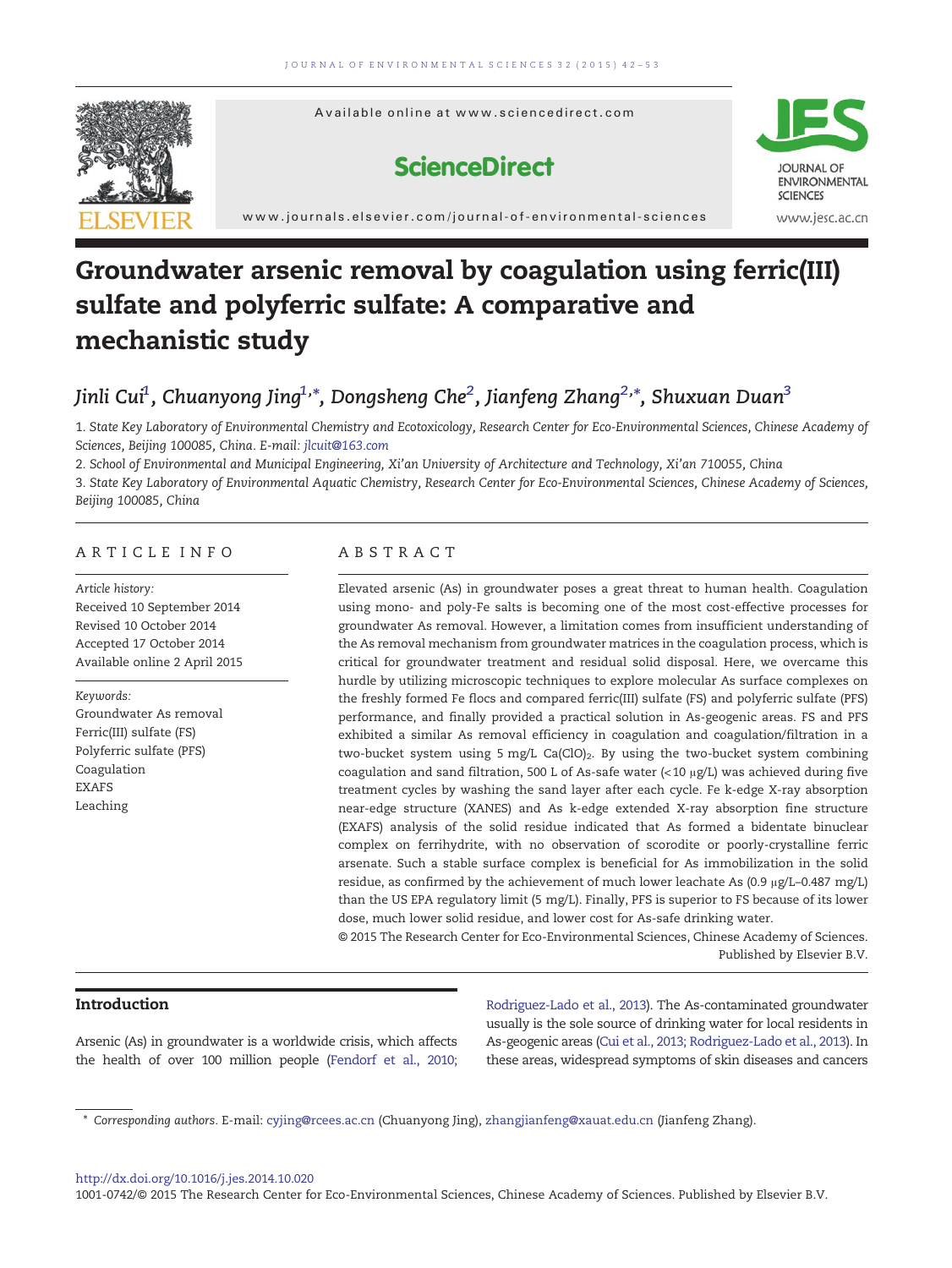of the liver, bladder, and lung are often observed due to chronic As exposure ([Chen and Ahsan, 2004; Wasserman et al., 2004\)](#page-10-0). Thus it is urgent to treat the groundwater to supply safe drinking water

Coagulation/filtration using iron (Fe) or aluminum (Al) salts is the most effective technology for groundwater As removal [\(Davis](#page-10-0) [and Edwards, 2014; Du et al., 2014; US EPA, 2003\)](#page-10-0). Coagulated As removal usually employs Fe salts rather than Al salts, as Fe salts have been demonstrated to have better As removal performance due to their higher adsorption site density [\(Fan et al., 2003\)](#page-10-0). Recently, a prehydrolyzed polyferric sulfate was developed by optimizing multinuclear hydroxyl complexes with various charges, which showed superior coagulation efficiency compared to ferric salts [\(Cheng, 2002; Liang et al., 2009\)](#page-10-0). Since its development, a limited number of studies were conducted on the comparison between mono- and poly-Fe salts for the As removal process [\(Cheng, 2002; Fan et al., 2003; Liang et al., 2009\)](#page-10-0). These comparative studies have always been performed in simulated water on the macroscopic level, including coagulation dose, pH, and the initial As concentration. However, this macroscopic evidence contributes little to the understanding of their comparative coagulation processes and As removal mechanisms in groundwater. Furthermore, groundwater matrices exhibit complex characteristics, including low temperature, less dissolved  $O<sub>2</sub>$ , and co-existing ions, which could certainly influence As removal efficiency [\(Davis and Edwards, 2014; Meng et al.,](#page-10-0) [2001\)](#page-10-0), and which were not clearly investigated.

Molecular level information on groundwater As coagulation can provide great help in understanding the As removal mechanism and its subsequent remobilization from the produced residue. As co-precipitation with Fe salts in synthetic water has been investigated using microscopic techniques, including extended X-ray absorption fine structure (EXAFS), X-ray absorption near-edge structure (XANES), and X-ray powder diffraction (XRD) ([Chen et al., 2009; Jia et al., 2006](#page-10-0)). The results showed that precipitation of As(V) and Fe(III) or As surface complexation on the Fe hydroxide could occur and most probably be affected by pH and Fe/As molar ratios. However, limited microscopic investigation has been carried out comparing the As treatment mechanisms using mono- and poly-Fe salts, especially in real groundwater matrices.

The objective of this study was to comparatively evaluate the on-site groundwater As removal performance and mechanism using ferric sulfate (FS) and polyferric sulfate (PFS) from macro- to microscopic levels. Multiple-scale explorations were conducted by complementary techniques, including macroscopic coagulation experiments, dynamic floc size measurements, leaching tests, and molecular techniques including Fe k-edge XANES and As k-edge EXAFS analysis. This study should improve the fundamental understanding of groundwater As coagulation and filtration processes by mono- and poly-coagulants, and finally provide a practical solution for water treatment in As-geogenic areas.

### 1. Materials and methods

# 1.1. Materials and methods

Stock solutions were prepared with reagent grade Na<sub>3</sub>AsO<sub>4</sub>·12-H<sub>2</sub>O, Na<sub>2</sub>SO<sub>4</sub>, Ca(ClO)<sub>2</sub>, NaOH, and HCl (Sinopharm Chemical

Reagent Co. Ltd., Beijing, China). FS (industrial grade, 21% as Fe) and PFS (industrial grade, 22% as Fe) were obtained from Bodi Chemical Co. Ltd. Tianjin, China. Ten groundwater samples (G1– G10 in [Table 1](#page-2-0)) were randomly collected from Shanxi, China, where As contamination in groundwater prevails ([Cui et al., 2013;](#page-10-0) [Luo et al., 2012\)](#page-10-0), and were used to evaluate water chemistry influences on As removal. Because the average As concentration in local groundwater was about 300 μg/L as reported in our previous study [\(Luo et al., 2012\)](#page-10-0), three samples containing comparable or higher As levels including 321 μg/L (G5), 578 μg/L (G8), and 1067 μg/L (G10) were selected for further study. Finally, one groundwater sample (G5) was chosen for a filtration study using a two-bucket system in the field and subsequent exploration of the As removal mechanism.

#### 1.2. Procedures of As oxidation, coagulation, and filtration

#### 1.2.1. Optimization of Ca(ClO)<sub>2</sub>

 $Ca(CIO)$ <sub>2</sub> was employed to oxidize the predominant As(III) in groundwater, as As(III) is less easily removed than As(V) [\(Mercer and Tobiason, 2008\)](#page-10-0). The appropriate dose of Ca(ClO)<sub>2</sub> was optimized by adding different doses into three groundwater samples (G5, G8, and G10) in the field. Samples were collected and filtered through a 0.22 μm membrane filter after 30 min, which is usually adequate for As(III) oxidation by Ca(ClO)<sub>2</sub> ([Sorlini and Gialdini, 2010](#page-10-0)). Furthermore, the kinetics of As(III) oxidation was recorded for the optimized dose of  $Ca(CIO)_2$ . The As speciation in the oxidation samples was determined after collection on site.

# 1.2.2. Optimization of Fe salt coagulation for As removal in batch experiment

The appropriate dose of FS and PFS for As removal was optimized by adding different doses of Fe salts in three pre-oxidized groundwater samples (G5, G8, and G10) by  $Ca(CIO)_2$  in 100 mL plastic bottles on site. After the suspension was mixed for 30 min on a rotator, the final values of pH and residual chlorine were recorded and the samples were filtered through a 0.22-μm membrane filter. The filtered water samples were acidified with HCl and then analyzed for total arsenic on site, and cation and anion analysis in the laboratory. The final optimized dose of FS and PFS with  $Ca(CIO)$ <sub>2</sub> was mixed and sealed in a vacuumed plastic packet for the following bucket performance tests.

To study the kinetics of As removal, batch experiments were performed by mixing groundwater with the sealed chemicals of FS or PFS with  $Ca(CIO)_2$  in a 20 L bucket. Samples were taken at designed time intervals and passed through a 0.22-μm membrane filter for soluble As analysis.

#### 1.2.3. As coagulation and filtration in two-bucket systems

To investigate the effect of the initial As concentration and groundwater chemistry, 18 L of ten groundwater samples were loaded in a 20-L bucket, and mixed with the sealed chemicals containing the optimized dose of 2.4 g FS or 2.0 g PFS with 0.1 g  $Ca(CIO)_2$  [\(Fig. 1](#page-2-0)a).

To conveniently supply As-safe drinking water for local residents, a two-bucket system was designed as shown in [Fig. 1](#page-2-0)b, which integrated the coagulation and filtration processes together. Generally, 18 L newly pumped groundwater was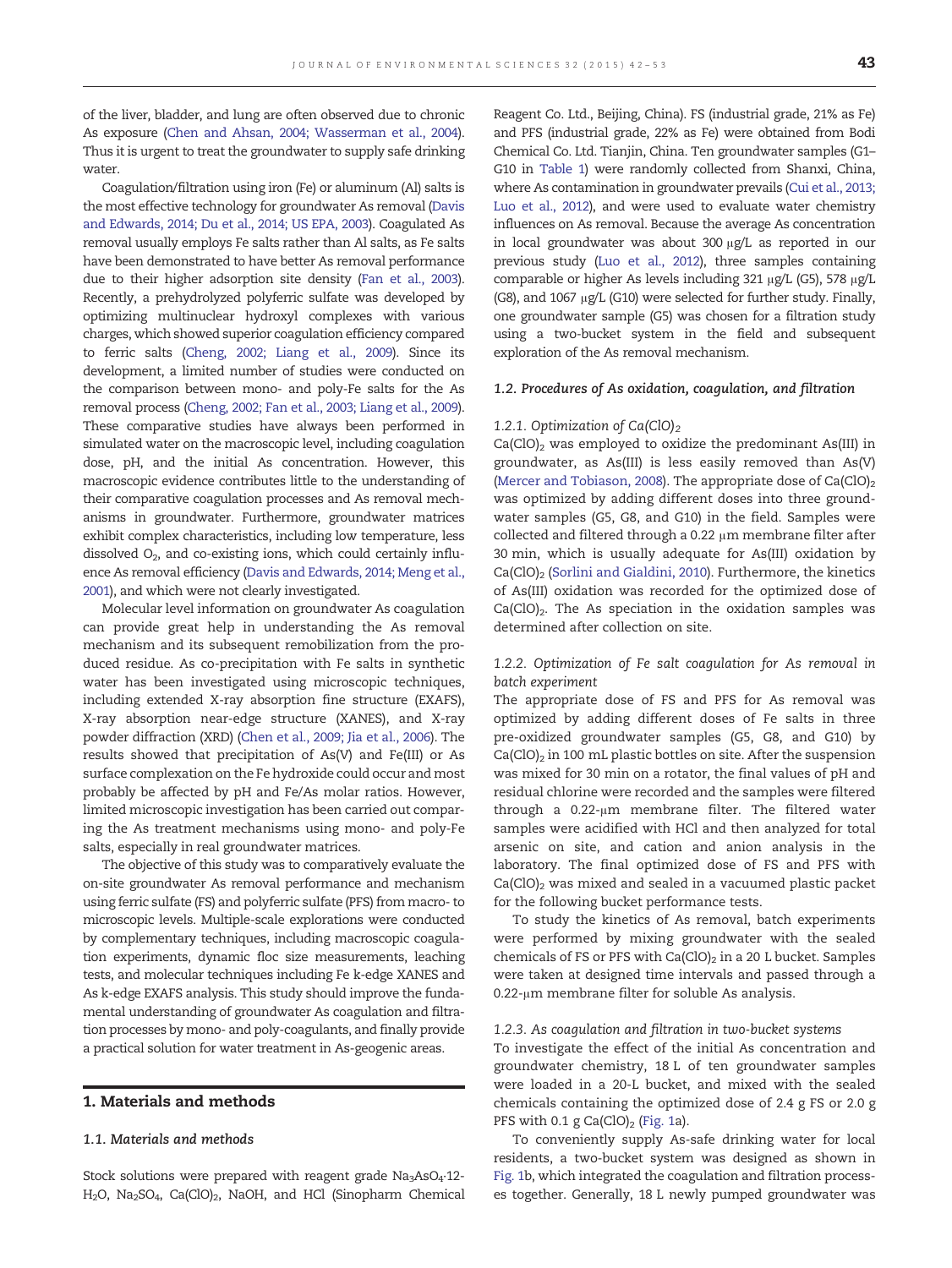<span id="page-2-0"></span>

| Table 1 - Water parameters of ten groundwater samples (G1-G10) (mg/L). |          |                |                |         |          |                |         |                 |                |                  |
|------------------------------------------------------------------------|----------|----------------|----------------|---------|----------|----------------|---------|-----------------|----------------|------------------|
| Parameters                                                             | G1       | G <sub>2</sub> | G <sub>3</sub> | G4      | $G5^b$   | G <sub>6</sub> | G7      | G8 <sup>b</sup> | G <sub>9</sub> | G10 <sup>b</sup> |
| pH                                                                     | 8.6      | 8.4            | 8.1            | 7.5     | 8.7      | 8.3            | 7.6     | 8.2             | 8.4            | 8.5              |
| ORP (mV)                                                               | $-107.0$ | $-6.0$         | $-66.0$        | $-90.0$ | $-138.0$ | $-154.0$       | $-66.0$ | $-131.0$        | $-83.0$        | $-148.0$         |
| Cond (mS/cm)                                                           | 0.4      | 0.5            | 0.5            | 5.3     | 0.5      | 0.5            | 0.5     | 0.6             | 0.5            | 0.5              |
| Turbidity (NTU)                                                        | 8.5      | 1.6            | 17.9           | 2.9     | 4.2      | 0.8            | 17.9    | 3.4             | 14.6           | 37.3             |
| DO(mg/L)                                                               | 0.0      | 1.0            | 0.0            | 0.0     | 0.0      | 0.0            | 0.0     | 0.0             | 0.0            | 0.0              |
| TDS (g/L)                                                              | 0.3      | 0.3            | 0.3            | 3.4     | 0.3      | 0.3            | 0.3     | 0.4             | 0.3            | 0.3              |
| Temperature (°C)                                                       | 10.6     | 11.2           | 11.8           | 10.8    | 10.5     | 10.1           | 11.1    | 9.9             | 10.4           | 11.7             |
| As                                                                     | 0.136    | 0.117          | 0.207          | 0.224   | 0.321    | 0.384          | 0.430   | 0.578           | 0.969          | 1.067            |
| As(III) $(\%)$                                                         | 96       | 78             | 85             | 77      | 95       | 87             | 98      | 89              | 63             | 86               |
| F                                                                      | 0.26     | 0.13           | 0.17           | 0.12    | 0.16     | 0.40           | 0.14    | 0.12            | 0.31           | 0.32             |
| Cl                                                                     | 221.7    | 24.88          | 418.5          | 5.11    | 12.89    | 14.36          | 20.82   | 37.30           | 12.01          | 10.89            |
| Br                                                                     | 28.51    | 3.78           | 18.28          | 2.13    | 1.62     | 3.51           | 21.26   | 10.71           | 16.23          | 4.08             |
| PO <sub>4</sub>                                                        | 0.14     | 0.10           | 0.14           | 0.11    | 0.11     | < 0.02         | 0.13    | 0.09            | 0.11           | < 0.02           |
| NO <sub>3</sub>                                                        | < 0.01   | 0.81           | < 0.01         | 0.47    | 0.32     | 0.32           | 0.60    | 0.54            | < 0.01         | < 0.01           |
| NO <sub>2</sub>                                                        | 17.93    | 7.23           | 12.30          | 9.70    | 11.27    | 11.46          | 9.88    | 7.31            | 12.18          | 12.47            |
| SO <sub>4</sub>                                                        | 164.6    | 35.04          | 267.2          | 3.60    | 0.33     | 0.58           | 8.09    | 21.63           | 0.24           | 0.14             |
| Na                                                                     | 54.6     | 16.0           | 62.3           | 11.5    | 13.7     | 10.0           | 11.5    | 17.8            | 14.9           | 11.8             |
| K                                                                      | 1.0      | 0.9            | 33.8           | 0.1     | 1.5      | 0.3            | 2.4     | 3.1             | 4.8            | 1.3              |
| Mg                                                                     | 94.6     | 15.8           | 91.5           | 13.5    | 21.1     | 9.6            | 14.4    | 24.7            | 22.0           | 19.6             |
| Ca                                                                     | 123.4    | 37.1           | 85.6           | 5.5     | 25.7     | 25.8           | 17.6    | 35.4            | 19.0           | 15.7             |
| Si                                                                     | 4.90     | 4.60           | 3.06           | 3.63    | 4.92     | 4.60           | 3.93    | 5.33            | 3.31           | 2.72             |
| Ionic strength (mol/L) $\text{c}$                                      | 0.022    | 0.005          | 0.025          | 0.002   | 0.004    | 0.003          | 0.003   | 0.005           | 0.004          | 0.003            |

<sup>a</sup> Detection limit (DL) of PO<sub>4</sub> was 0.02 mg/L, DL of Fe was 0.01 mg/L, and DL of Al was 0.1 mg/L. These three components in the ten groundwater samples were all below the detection limit.

 $b$  Representative groundwater samples of G5, G8 and G10 with different As concentrations were chosen for further treatment, respectively, and G5 was selected for bucket system study.

<sup>c</sup> The ionic strength was calculated using the following equation:  $I = \frac{1}{2} \sum_{i=1}^{n} c_i z_i^2$ , where  $c_i$  (mol/L) is the molar concentration of ion I,  $z_i$  is the charge number, and the sum is taken over all ions determined in the groundwater.

loaded in one single bucket, and a packet of the mixed chemicals was added, mixed for 10 min, and settled for another 20 min. The final suspension containing the freshly formed Fe hydroxide flocs was gently poured into the up-bucket (diameter of 32 cm and height of 30 cm), and penetrated through the sand layer (8 cm thick), which retained the Fe flocs. The residual chlorine was removed by the following activated carbon (AC)



Fig. 1 – Scheme of As coagulation (a) in one bucket experiment and filtration (b) with two-bucket system.

column (diameter of 6 cm and height of 17 cm). As-safe water was collected from a tube connected to the bottom of the below-bucket (diameter of 32 cm and height of 40 cm). With increasing quantities of filtered water, Fe flocs would clog the sand layer and resulted in an unacceptable filtration time for a bucket (>90 min per bucket, from interviewing the local residents), which was considered as a filtration cycle. The sand layer was then washed to remove the retained Fe flocs and reused for the next filtration cycle. The final residual sludge after sand washing was collected and taken to the laboratory, washed with DI water to  $<$  100  $\mu$ S/cm to remove any soluble components, and freeze-dried for further analysis.

# 1.3. Dynamic floc size of FS and PFS coagulation in groundwater

The coagulation was performed using a jar test apparatus (JTY-6, Daiyuan Jar Test Instruments, Beijing, China) using the optimized dose of FS and PFS. The dynamic floc size during coagulation was measured by a laser diffraction instrument (Mastersizer 2000, Malvern, UK) using a peristaltic pump (BT00-300M, Longer Pump, Baoding, China) according to a previous study ([Lin et al., 2008\)](#page-10-0). 1 L of G5 was transferred into a 1 L square beaker and agitated at 250 r/min for 0.5 min. Subsequently, the coagulant stock solution was added followed by agitating at 200 r/min for 1.5 min and 40 r/min for 10 min. To study the floc breakage and re-growth characteristics, the aggregated flocs were re-exposed to the shear force at 200 r/min for 2 min followed by 40 r/min for 20 min. The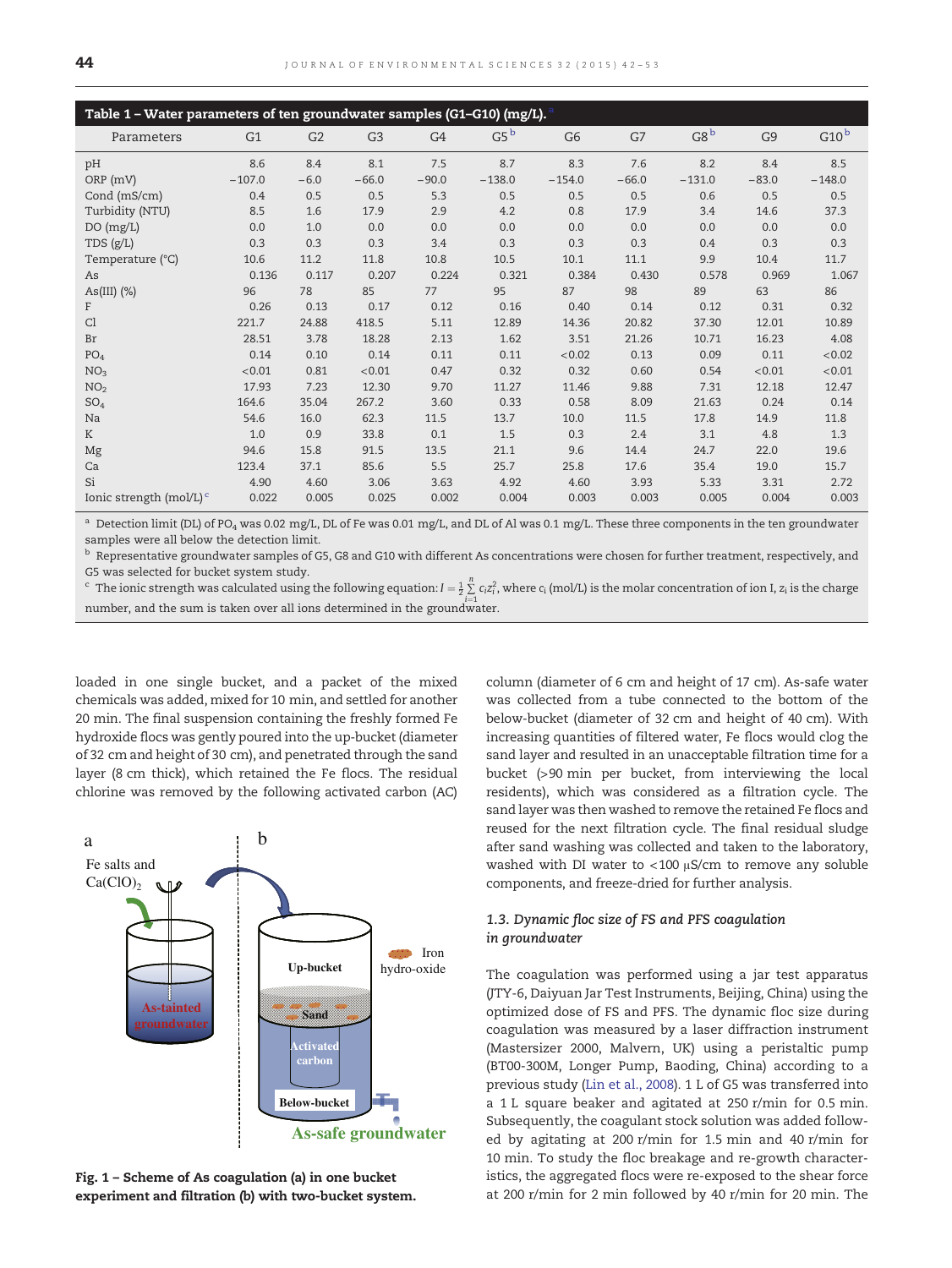floc growth rate, strength factor ( $S_f$ ), recovery factor ( $R_f$ ), and fractal dimension  $(D_f)$  calculation methods are detailed in Appendix A Supplementary data.

#### 1.4. EXAFS analysis

To explore the As removal mechanism by Fe coagulation, Fe k-edge XANES and As k-edge EXAFS spectra for the two field solid residue samples were collected. For comparison, FS and PFS of the same dose were added into 0.1 mol/L  $Na<sub>2</sub>SO<sub>4</sub>$ solution, stirred for 4 hr with 500 μg/L As(V) or without. The pH was adjusted to 7.5 with 5 mol/L NaOH according to the field experiment. The four simulated suspension samples were collected, washed with DI water to <100 μS/cm to remove any soluble components, centrifuged at 8000 r/min for 10 min, and vacuum freeze-dried for further analysis.

The samples were sealed between two layers of Kapton tape, and analyzed on beamline 14W1 at the Shanghai Synchrotron Radiation Facility, China. Fe k-edge (7112 eV) XANES spectra were acquired with an energy range of −200 to 400 eV in transmission mode. A series of ten Fe-bearing reference compounds was measured. The selection of Fe references for linear combination fit (LCF) analysis was tested by principal component analysis and target transformation testing in the SIX-PACK code [\(Malinowski, 1978; Webb, 2005](#page-10-0)). As k-edge (11,867 eV) EXAFS spectra were collected with an energy range of −200 to 1000 eV in fluorescence mode. The Fe k-edge XANES and As k-edge EXAFS spectra were analyzed using methods described in our previous reports [\(Du et al.,](#page-10-0) [2014; Jing et al., 2012; Luo et al., 2010\)](#page-10-0) and detailed in Appendix A Supplementary data.

#### 1.5. Safety evaluation for coagulated solid residue

To evaluate whether the coagulated solid residue could be safely disposed as landfill, the leaching potential of As was evaluated using three methods including the toxicity characteristic leaching procedure (TCLP) [\(US EPA, 1992\)](#page-11-0), synthetic precipitation leaching procedure (SPLP) [\(Clancy et al., 2013](#page-10-0)), and California waste extraction test (WET) ([Clancy et al., 2013\)](#page-10-0) with details in Appendix A Table S1. Triplicate samples were placed in a capped polypropylene bottle in a rotator at 30 r/min for the required time, and filtered through a 0.22-μm membrane filter for As analysis.

### 1.6. Analysis

The As speciation was determined using high-performance liquid chromatography (HPLC) coupled with a hydride generation atomic fluorescence spectrometer (HG-AFS-8130, Jitian, Beijing, China) installed in a local farmer's house [\(Cui et al.,](#page-10-0) [2013](#page-10-0)). Briefly, online separation of As species was carried out with a Hamilton PRP-X100 anion exchange column, using 15 mmol/L phosphate buffer at pH 6 as mobile phase at 1.0 mL/min flow rate. The detection limit was 1.7  $\mu$ g/L for As(V) and 0.7 μg/L for As(III). The total As concentration was measured using HG-AFS with a detection limit of 0.6 μg/L and detailed in Appendix A Supplementary data. Anions including Cl<sup>-</sup>, NO<sub>3</sub>, NO<sub>2</sub>, SO<sub>4</sub><sup>2</sup>-, and PO<sub>4</sub><sup>2</sup> were measured using an ion chromatography system (DX-1100, Dionex., Sunnyvale, USA).

Concentrations of dissolved cations including Fe, Si, Ca, Mg, Na<sup>+</sup>, and K<sup>+</sup> were determined using an inductively coupled plasma optical emission spectrometer (ICP-OES, Optima 8300, PerkinElmer, Akron, USA). The residual chlorine was determined on site using two drops of orthotolidine reagent solution in 10 mL filtered water by comparing the color against a color chart with a range of 0.2 to 10 mg/L. The turbidity of the treated water after the two-bucket systems was directly measured using a 2100Q portable turbidimeter (Hach, Colorado, USA).

# 2. Results and discussion

# 2.1. Optimization of Ca(ClO)<sub>2</sub> oxidant

Higher doses of  $Ca(CIO)_2$  resulted in more oxidation of As(III), and >5 mg/L Ca(ClO)<sub>2</sub> was sufficient to oxidize 305-1067  $\mu$ g/L As(III) in three groundwater samples [\(Fig. 2](#page-4-0)a). The optimized dose of 5 mg/L  $Ca(CIO)_2$  is much higher than the theoretical requirement for  $Ca(CIO)_2$  (0.6-1.8 mg/L) according to Eq. (8) (Appendix A Table S2). The extra  $Ca(CIO)_2$  may be consumed by the co-existing oxidant-scavenging constituents, including S<sup>2-</sup>, NO<sub>2</sub>, and dissolved organic matter ([Dodd et al., 2006](#page-10-0)), highlighting the effects of groundwater matrices on As(III) oxidation efficiency.

With the dose of 5 mg/L  $Ca(CIO)_2$ , 90% of As(III) was oxidized after 5 min and no As(III) was observed after 20 min [\(Fig. 2b](#page-4-0)). The oxidation time of 20 min is sufficient for the As treatment process in the two-bucket system. A previous study using 3.0 mg/L NaClO [\(Sorlini and Gialdini, 2010\)](#page-10-0) demonstrated that 1 min was adequate for 100% oxidation of 14.6 μg/L groundwater As(III), whereas, the longer time of 5 min was needed for 95% oxidation of 50 μg/L As(III). Thus, a higher concentration of As(III) should contribute to the slower oxidation of As(III) to As(V).

# 2.2. Dosage optimization of FS and PFS in three groundwater samples

Higher doses of Fe salt resulted in better As removal from G5, G8, and G10 ([Fig. 3a](#page-4-0)–c). As removal kinetics showed that no As was observed after less than 5 min for both FS and PFS (Appendix A Fig. S1). Nevertheless, PFS exhibited a slightly better As removal efficiency than FS [\(Fig. 3](#page-4-0)a–c). The higher As removal efficiency of PFS than FS with the same dose is attributable to the presence of optimized multinuclear hydroxyl complexes, which could minimize the hydrolysis reactions so that it is more effective for As removal [\(Cheng,](#page-10-0) [2002; Liang et al., 2009](#page-10-0)). Furthermore, the temperature range for the newly pumped groundwater was 9.9–11.8°C ([Table 1](#page-2-0)), which could pose less of a problem for As removal by PFS compared with FS ([Fan et al., 2003\)](#page-10-0), suggesting that PFS is more appropriate than FS in actual groundwater treatment. To ensure that the As level in treated water is less than 10 μg/L, we selected 0.12 g FS/L (25.2 mg Fe/L) and 0.10 g PFS/L (25.2 mg Fe/L) for further study.

During As coagulation, many studies have reported that coexisting ions, including the analogous Si and P, could inhibit As removal [\(Meng et al., 2000\)](#page-10-0). As in our study, no P was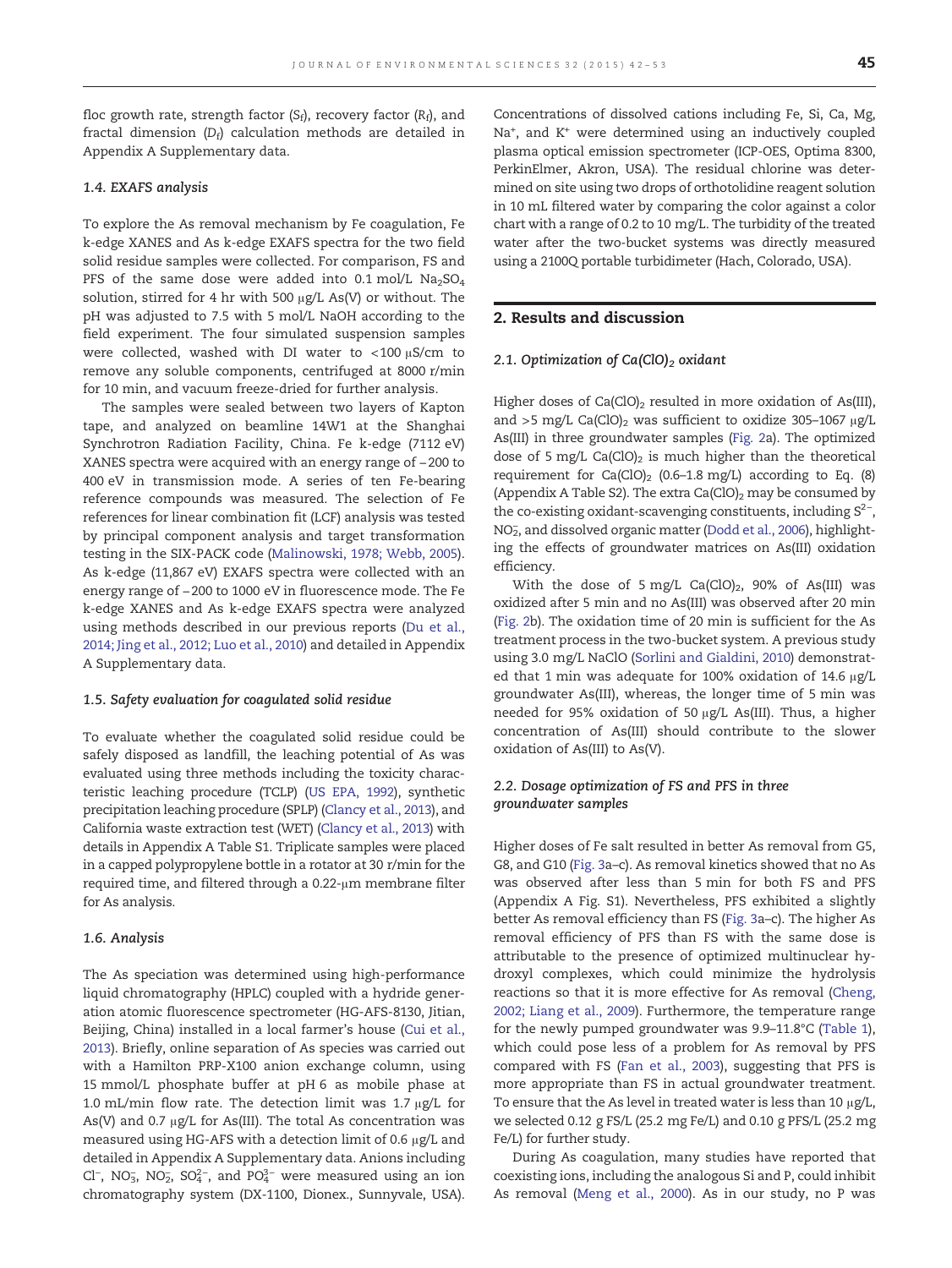<span id="page-4-0"></span>

Fig. 2 - As(III) percentage after reacting with increasing amounts of Ca(ClO)<sub>2</sub> at 30 min (a), and As(III) percentage as a function of time with 5 mg/L Ca(ClO)<sub>2</sub> (b) in three groundwater samples G5 (321 μg/L of total As with 95% in As(III)), G8 (578 μg/L of total As with 89% in As(III)), and G10 (1067  $\mu$ g/L of total As with 86% in As(III)).

observed, and Si is prevalent in the groundwater samples ([Table 1\)](#page-2-0). The results showed that Si was reduced with increasing doses of Fe salt (Fig. 3d–f). The groundwater pH decreased with increasing Fe dose (Fig. 3g–i), which was caused by the protons released from the coagulation reaction (Appendix A Table S2). Nevertheless, the pH range of 7.12 to 7.48 at the optimized dose of Fe salts is favorable for As removal by ferric coagulation, and the pH adjustment procedure can be omitted.

# 2.3. Comparison of FS and PFS in ten groundwater samples

To see the effect of water chemistry and various initial As concentrations on As removal, coagulation in one bucket was



Fig. 3 – Change of As, Si, and pH after different doses of ferric sulfate and polyferric sulfate in groundwater samples G5, G8, and G10. The horizontal dashed lines in panels a–c represent the recommended As level (10 μg/L) in drinking water.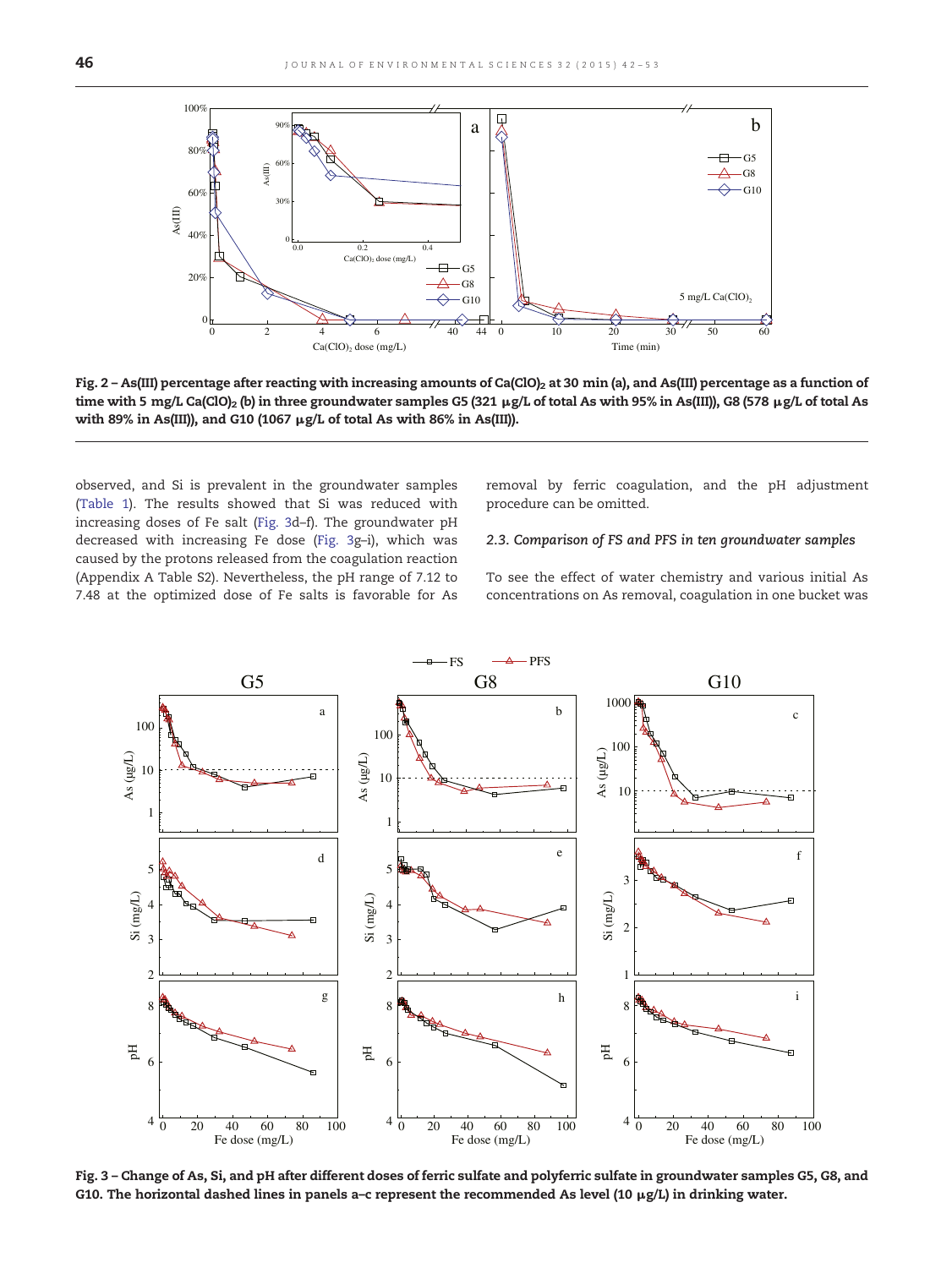<span id="page-5-0"></span>The As removal efficiency in the coagulation process could be affected by many factors including Fe/As molar ratios, coexisting ions, and water chemistry [\(Meng et al., 2000, 2001;](#page-10-0) [Mercer and Tobiason, 2008](#page-10-0)). The results showed that >95% of 13.6–1067 μg/L As in the ten groundwater samples was removed by the initial Fe/As molar ratios from 28 to 2489. This result is in line with a previous report that >95% of 500 μg/L As could be removed at Fe/As molar ratios greater than 20 in saline solutions ([Mercer and Tobiason, 2008\)](#page-10-0). In another study using the Bangladesh groundwater, 98.6% of the filtered samples showed less than 50 μg/L As with Fe/As molar ratios from 47 to 188 [\(Cheng et al., 2004\)](#page-10-0). Thus, Fe dose played a key role in As removal efficiency from groundwater, which was further demonstrated by a significant negative correlation between the residual As concentrations and Fe/As molar ratios in this study  $(r = -0.721, p < 0.05$  for both coagulants in Appendix A Table S3,  $n = 10$ ). The three effluent samples with >10 μg/L using PFS should not be caused by Fe dose, as that the same Fe dose could remove higher As concentrations such as that in G10. The discrepancy is likely to be attributable to the composite effects of the complex groundwater matrices.

Besides the effect of Fe/As molar ratios, the coagulation results demonstrated that Si can also be removed by FS and PFS (Fig. 4b) and could affect As removal. Si could occupy the surface sites, and subsequently have a negative effect on As removal ([Maiti et al., 2012; Meng et al., 2000](#page-10-0)). This was also evidenced by the significant negative correlation between As removal efficiency and influent Si concentration (r = −0.721,  $p < 0.05$ , n = 10, FS in Appendix A Table S3).

The increasing levels of  $SO_4^{2-}$  (Fig. 4c) in effluent samples were attributed to Fe salt addition. Effluent  $NO<sub>3</sub>$  concentrations slightly increased with decreasing concentrations of  $NO<sub>2</sub>$ (Fig. 4d-e) due to oxidation of  $NO<sub>2</sub><sup>-</sup>$  to  $NO<sub>3</sub><sup>-</sup>$  by Ca(ClO)<sub>2</sub>. Other common ions including Cl<sup>−</sup> , Na, Ca, and Mg were generally not changed after coagulation (Fig. 4f–i). The existence of Ca and Mg could reduce the adverse effects of anions on As removal [\(Meng et al., 2000](#page-10-0)). No dissolved Fe (<0.01 mg/L) was detected in the ten treated water samples.

#### 2.4. Comparison of FS and PFS in bucket systems

The treated water exhibited continuous As levels <10 μg/L using FS and PFS in the two-bucket system ([Fig. 5a](#page-6-0)). As levels possibly higher than 10 μg/L after one-bucket coagulation



Fig. 4 – Change of As and coexisting ions in ten groundwater samples (G1–G10, Appendix A Table S1) before and after 2.4 g ferric sulfate (FS) and 2.0 g polyferric sulfate (PFS) addition in 18 L groundwater in one-bucket experiments. The horizontal dashed line in panel a represents the recommended As level (10  $\mu$ g/L) in drinking water.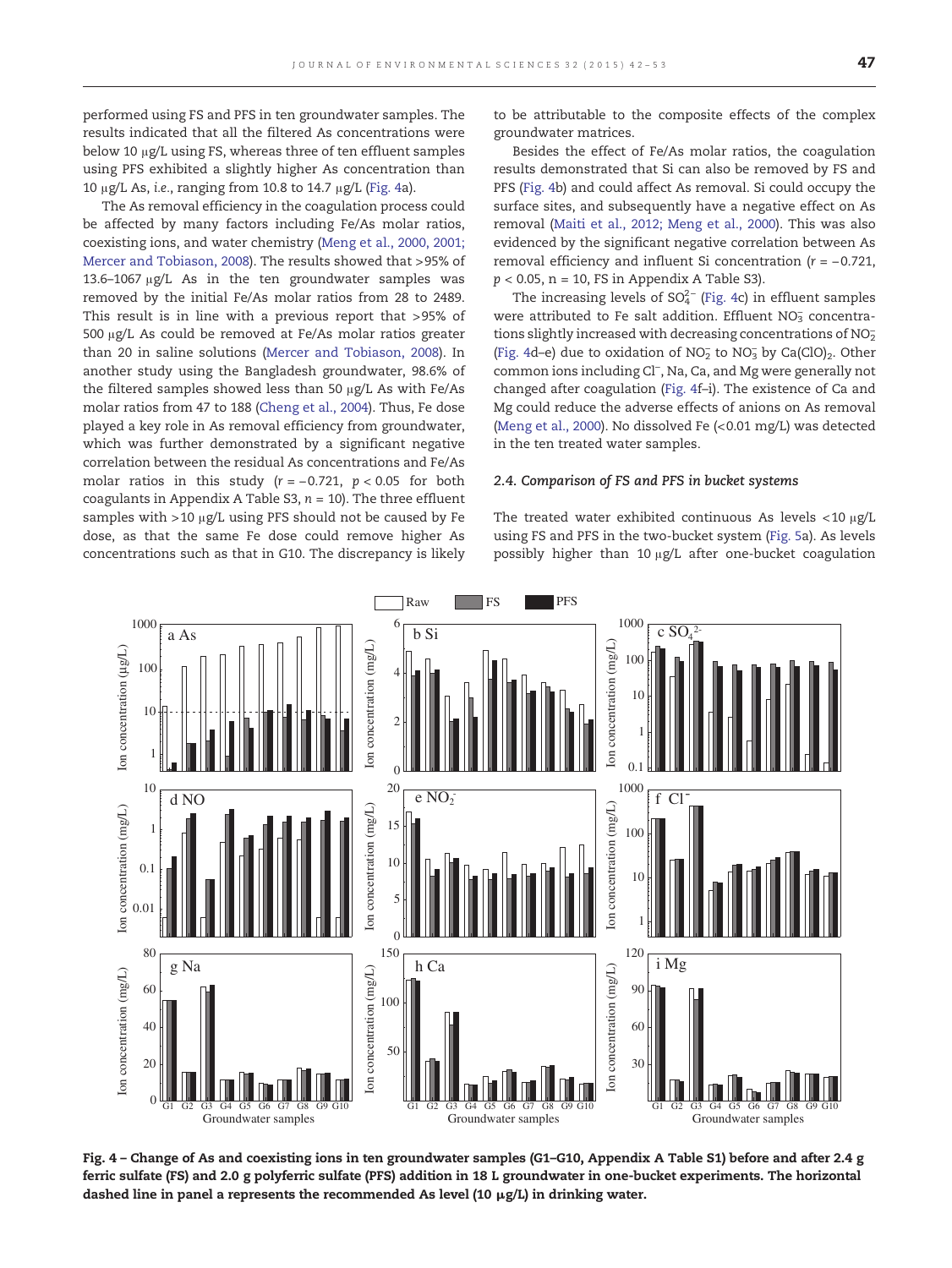<span id="page-6-0"></span>([Fig. 4](#page-5-0)a) could be removed by the subsequent freshly formed Fe oxide layer retained on the top of the sand layer, assuring the safety of the treated water. The system was efficiently conducted for five cycles, i.e., 27 buckets for FS and 30 buckets for PFS (Fig. 5b), respectively. The filtration time for each bucket is crucial for continuous water demand. During the five cycles, each bucket of 18 L water needed a filtration time varying from 8 min to 86 min. Thus using the two-bucket system, 18 L As-safe groundwater could be supplied for local residents within 90 min.

Similar to the one bucket experimental results, Si was also removed by FS and PFS (Fig. 5c). The effluent levels of Na, Ca, Mg, Cl<sup>−</sup>, and other coexisting ions showed no significant change after filtration of the raw groundwater (Appendix A Figs. S2–3). Fe was not observed in the filtrate samples during the five cycles and, hence, the potential synergistic toxicity of soluble As and Fe could be avoided [\(Mohan Chandrasekaran](#page-10-0) [et al., 2010](#page-10-0)). The residual chlorine concentration was less than 1 mg/L after filtration (Appendix A Figs. S2–3), as the sand layer and activated carbon column could adsorb some residual chlorine and reduce its quantity in the treated water. The effluent pH was 7.0–8.2 (Fig. 5d), which was about 1–0.2 unit lower than the initial groundwater due to Fe salt coagulation. The turbidity in the effluent ranged from 0.3 to 4.5 NTU (Appendix A Figs. S2–3), which satisfied the rural drinking water standard in China (5 NTU, GB 5749-2006).

The filtration time was lengthened by the increasing quantity of retained Fe flocs, which blocked the sand layer. The retained co-existing ions could affect the Fe flocs' behavior. In addition, the physico-chemical properties of these Fe flocs can directly affect the performance of the two-bucket system using FS and PFS, and were further studied.

#### 2.5. Floc properties of FS and PFS coagulation in G5

To compare the floc properties of FS and PFS, dynamic floc size was determined in sample G5 using a jar test apparatus ([Fig. 6](#page-7-0)). The floc growth rate calculation (Appendix A Supplementary data) indicated that PFS showed a lower rate



Fig. 5 – Effluent concentrations of As (a), filtration time (b), Si (c), and pH (d) after ferric sulfate (FS) and polyferric sulfate (PFS) treatment for G5 using two-bucket system. The horizontal dashed line in panel a represents the recommended As level (10 μg/ L) in drinking water. The vertical dashed lines indicated one cycle in which the sand layer and the activated carbon column were washed to remove any Fe flocs from FS (black) and PFS (red) during filtration.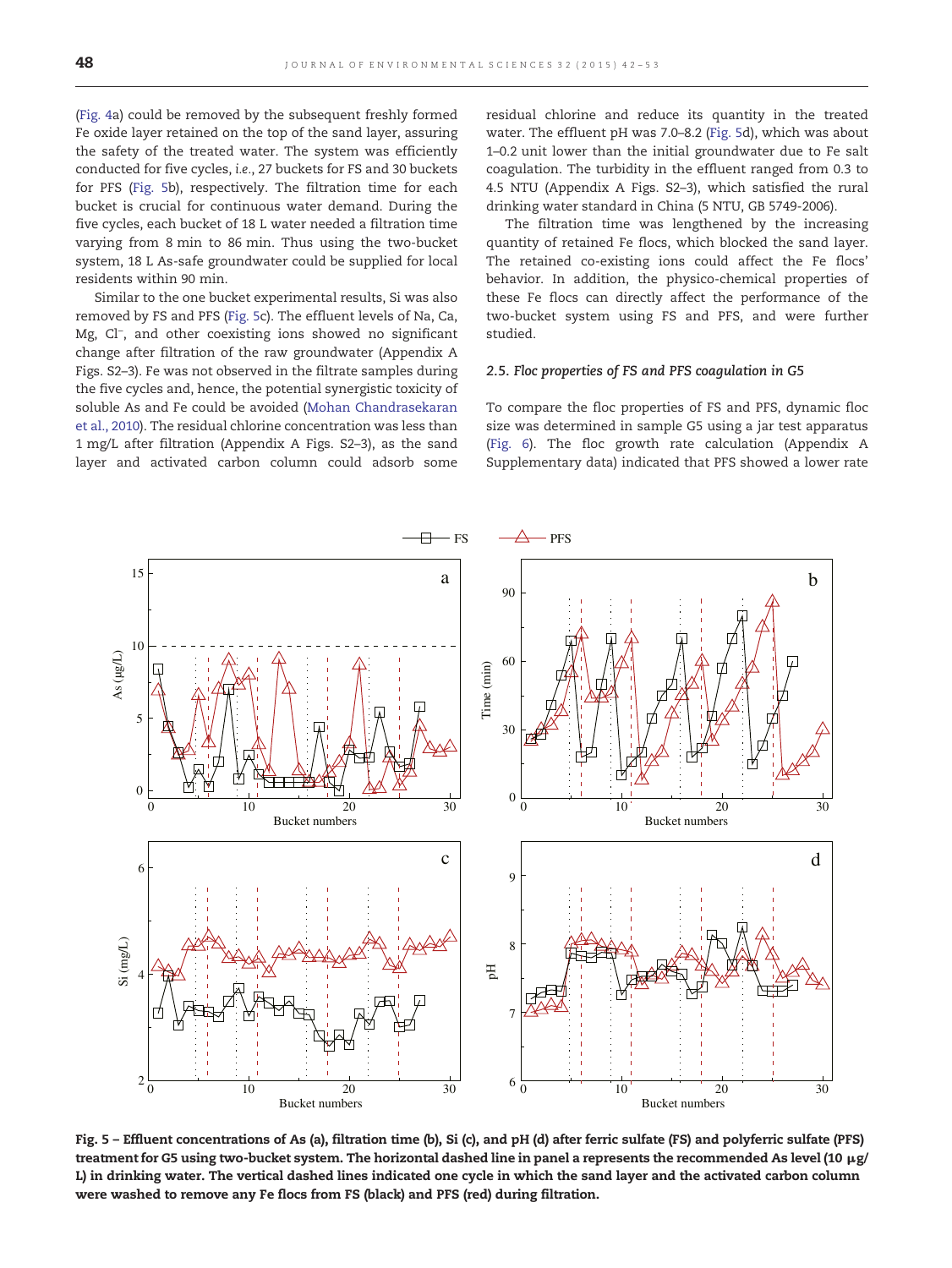<span id="page-7-0"></span>

Fig. 6 – Floc formation, breakage, and re-growth dynamics (a), floc size distribution before breakage (b), and re-growth after breakage (c) with 0.12 g/L ferric sulfate (FS) or 0.10 g/L polyferric sulfate (PFS) in G5.

(502.4  $\mu$ m/min) than FS (565.3  $\mu$ m/min). This is because the pre-optimized multinuclear hydroxyl complexes in PFS are slower to hydrolyze than monomeric FS ([Cheng, 2002\)](#page-10-0).

During coagulation, FS showed a similar floc size distribution to that of PFS before or after breakage (Fig. 6b–c). During regrowth after breakage, flocs from both FS and PFS did not recover to the initial floc sizes, probably because of the poor re-growth ability of sweep flocs due to physical forces [\(Zhao et al., 2011\)](#page-11-0). Floc breakage and recoverability calculations (Appendix A Supplementary data) indicated that the recovery factor of FS (5.9%) was much lower than PFS (16.8%), suggesting that FS exhibited much weaker recoverability than PFS [\(Zhao et al., 2011\)](#page-11-0). A higher  $D_f$  value (2.65) was obtained for PFS than FS (2.58) during coagulation (Appendix A Table S4), indicating that PFS generated more densely packed aggregates. Hence the flocs formed by PFS could settle down more easily, which is beneficial for groundwater treatment.

# 2.6. Fe k-edge XANES characterization of the coagulated solid residue

In addition to studying the effluent water chemistry and coagulation process, the coagulated solid residue was characterized using XANES analysis to investigate the coagulation mechanism. Although six components were found using principal component analysis for the coagulated solid residue (Appendix A Table S5), the ten Fe references showed SPOIL values <6 based on target transformation testing (Appendix A Table S6) and were employed in LCF analyses. The LCF results demonstrated a good fit between the XANES spectra and linear combinations of the reference spectra (Fig. 7). Ferrihydrite (Fh) contributed to 90% and 87% for FS- and PFS-coagulated residue using groundwater, respectively [\(Table 2\)](#page-8-0). A contribution of 94% to 100% of Fh was calculated for the simulated samples using 0.1 mol/L Na<sub>2</sub>SO<sub>4</sub> either with As or without. Fh dominated in the six solid residue samples because of the coagulation conditions with an Fe/As molar ratio of 92–105 at pH 7.0–8.6, as Fh tended to be generated with As(V) in Fe(III) solution Fe/As molar ratios ≥8 at pH 8 [\(Jia et al., 2006](#page-10-0)). The freshly formed Fh favors As removal because it has an anomalous structure, larger specific area, and more highly reactive surfaces, and consequently exhibits higher As adsorption capacity than goethite and other Fe (hydr)oxides [\(Michel et al., 2007\)](#page-10-0). Nevertheless, a slightly higher percentage of goethite was observed in groundwater matrices (7%–8%) than that in 0.1 mol/L  $Na<sub>2</sub>SO<sub>4</sub>$  (0%–2%)

[\(Table 2](#page-8-0)). This difference should reflect the influence of the co-removed components from groundwater on Fe flocs.

Scorodite (FeAsO<sub>4</sub>) or poorly-crystalline ferric arsenate was not observed in the coagulated solid residue by LCF analysis. The former phase, scorodite, was usually generated over the



Fig. 7 – Fe k-edge X-ray absorption near-edge structure (XANES) spectra of coagulated solid residue in groundwater, with 500 μg/L As(V) in 0.1 mol/L Na<sub>2</sub>SO<sub>4</sub>, and 0.1 mol/L Na<sub>2</sub>SO<sub>4</sub> at pH 7.5 adjusted using 5 mol/L NaOH. The inset percentages represent the ferrihydrite (Fh) proportion. Experimental and calculated curves are displayed as symbols and red lines, respectively. All fit parameters are detailed in [Table 2.](#page-8-0)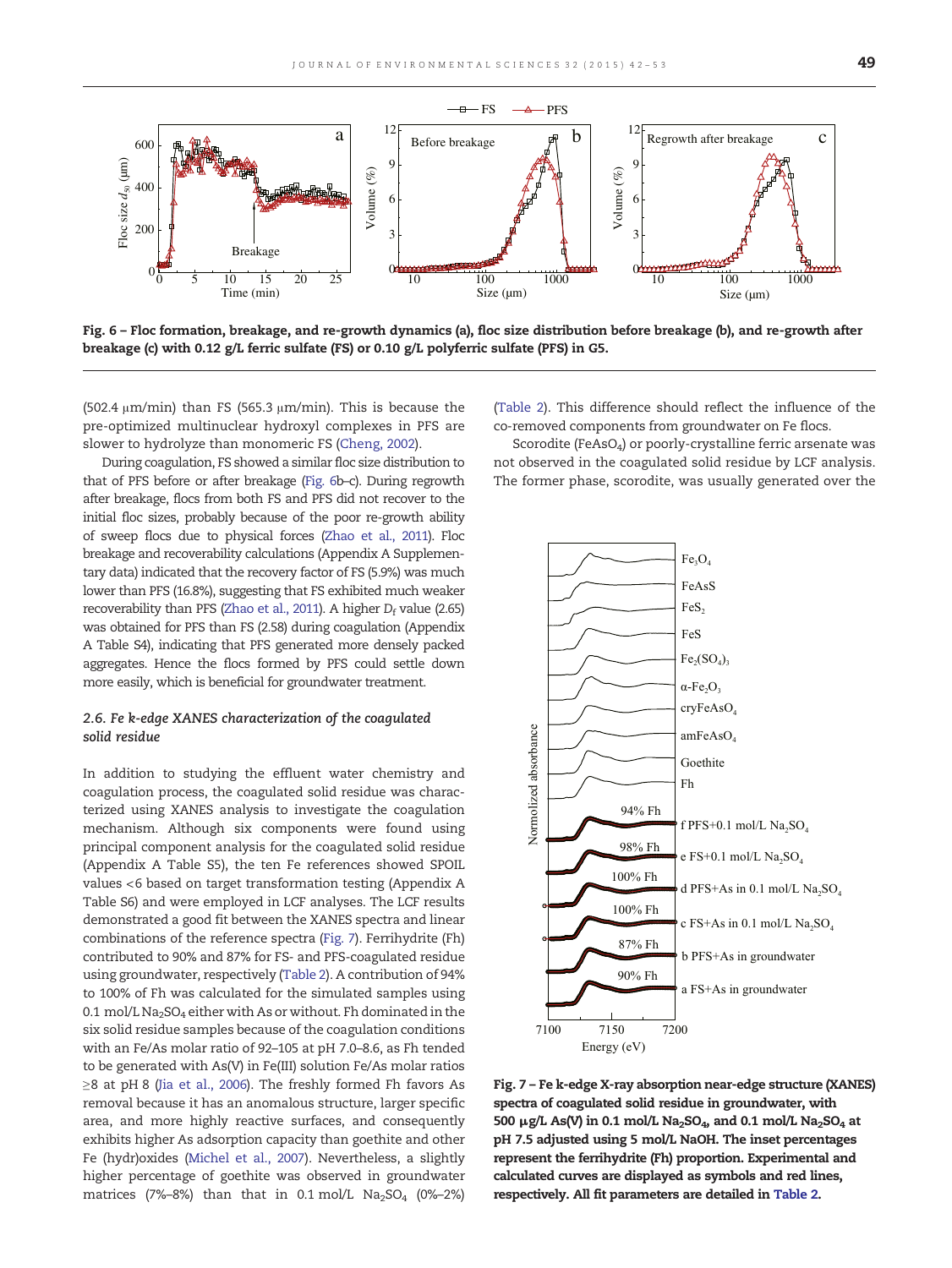<span id="page-8-0"></span>Table 2 – SPOIL values of references obtained by target transformation, and linear combination fit (LCF) results of the six coagulated solid samples with a-f information in

| . .                            |                                   |             |          |                 |              |                |                |        |  |  |  |
|--------------------------------|-----------------------------------|-------------|----------|-----------------|--------------|----------------|----------------|--------|--|--|--|
| References                     | SPOIL values of<br>the references |             |          | LCF results (%) |              |                |                |        |  |  |  |
|                                | Spoil                             | R           | a        | b               | C            | đ              | e              |        |  |  |  |
| Fh                             | 2.5654                            | $1.8E - 05$ | 90       | 87              | 100          | 100            | 98             | 94     |  |  |  |
| Gt                             | 2.1698                            | $1.6E - 04$ |          | 8               | $\mathbf{0}$ | $\mathbf{0}$   | $\Omega$       |        |  |  |  |
| Fe <sub>2</sub> O <sub>3</sub> | 1.8342                            | $0.8E - 03$ | 1        | 3               | $\mathbf{0}$ | $\mathbf{0}$   | $\mathfrak{D}$ |        |  |  |  |
| $Fe2(SO4)3$                    | 1.1512                            | $1.6E - 03$ | $\Omega$ | $\mathcal{D}$   | $\Omega$     | $\overline{0}$ | $\Omega$       |        |  |  |  |
| R-factor                       |                                   |             | 0.0001   | 0.0001          | 0.0012       | 0.0006         | 0.0003         | 0.0003 |  |  |  |
| Chi-square                     |                                   |             | 0.0056   | 0.0067          | 0.1087       | 0.0539         | 0.0120         | 0.0101 |  |  |  |

a, FS + As in groundwater matrices; b, FS + As in groundwater matrices; c, FS + As in 0.1 mol/L Na<sub>2</sub>SO<sub>4</sub>; d, PFS + As in 0.1 mol/L Na<sub>2</sub>SO<sub>4</sub>; e, FS + 0.1 mol/L Na<sub>2</sub>SO<sub>4</sub>; f, PFS + 0.1 mol/L Na<sub>2</sub>SO<sub>4</sub>.

pH range of 1–4.5 with a low Fe/As molar ratio of 1 [\(Chen et al.,](#page-10-0) [2009\)](#page-10-0), while the latter phase, poorly-crystalline ferric arsenate, generally formed at pH 3–5 with Fe/As molar ratio of 2–8 ([Jia et al., 2006\)](#page-10-0). Thus these two phases possibly could not form in our experimental conditions.

Overall, no significant phase difference between FS and PFS residue was observed using Fe k-edge XANES analysis, though a slight variation existed in their dynamic floc aggregation processes. The observation is consistent with a previous study ([Cheng, 2002](#page-10-0)), where no clear difference was found between the chemical structures of flocs formed by PFS and  $FeCl<sub>3</sub>$  using a fluorescence quenching method. The similar characterization results for the solid residues produced from FS and PFS resulted from the analogous products formed by Fe salt hydrolysis. The

co-removed components from groundwater matrices might affect the hydrolysis process and impact the transformation behavior of Fe hydroxides.

#### 2.7. As k-edge EXAFS analysis for the coagulated solid residue

The As molecular-level interface structure in the solid residue is important for evaluating As removal efficiency and transformation behavior in residue disposal, and consequently was investigated using XANES and EXAFS analysis (Fig. 8). LCF analysis showed that As(V) contributed 93% and 94% of As in the residue from FS and PFS (Fig. 8a), respectively. Thus, the primary As(III) in groundwater was effectively oxidized by  $Ca(CIO)_2$  during two-bucket system performance. The small



Fig. 8 – Arsenic k-edge extended X-ray absorption fine structure (EXAFS) data for groundwater coagulated solids with ferric sulfate (FS) and polyferric sulfate (PFS) (a) X-ray absorption near-edge structure (XANES) spectra with the percentages of As(III) by linear combination fit (LCF) fit; (b) k $^3$ -weighed EXAFS spectra; (c) their corresponding Fourier transform (FT) magnitude. Experimental and calculated curves are displayed as blue dotted and red solid lines, respectively. All fit parameters are detailed in Appendix A Table S6.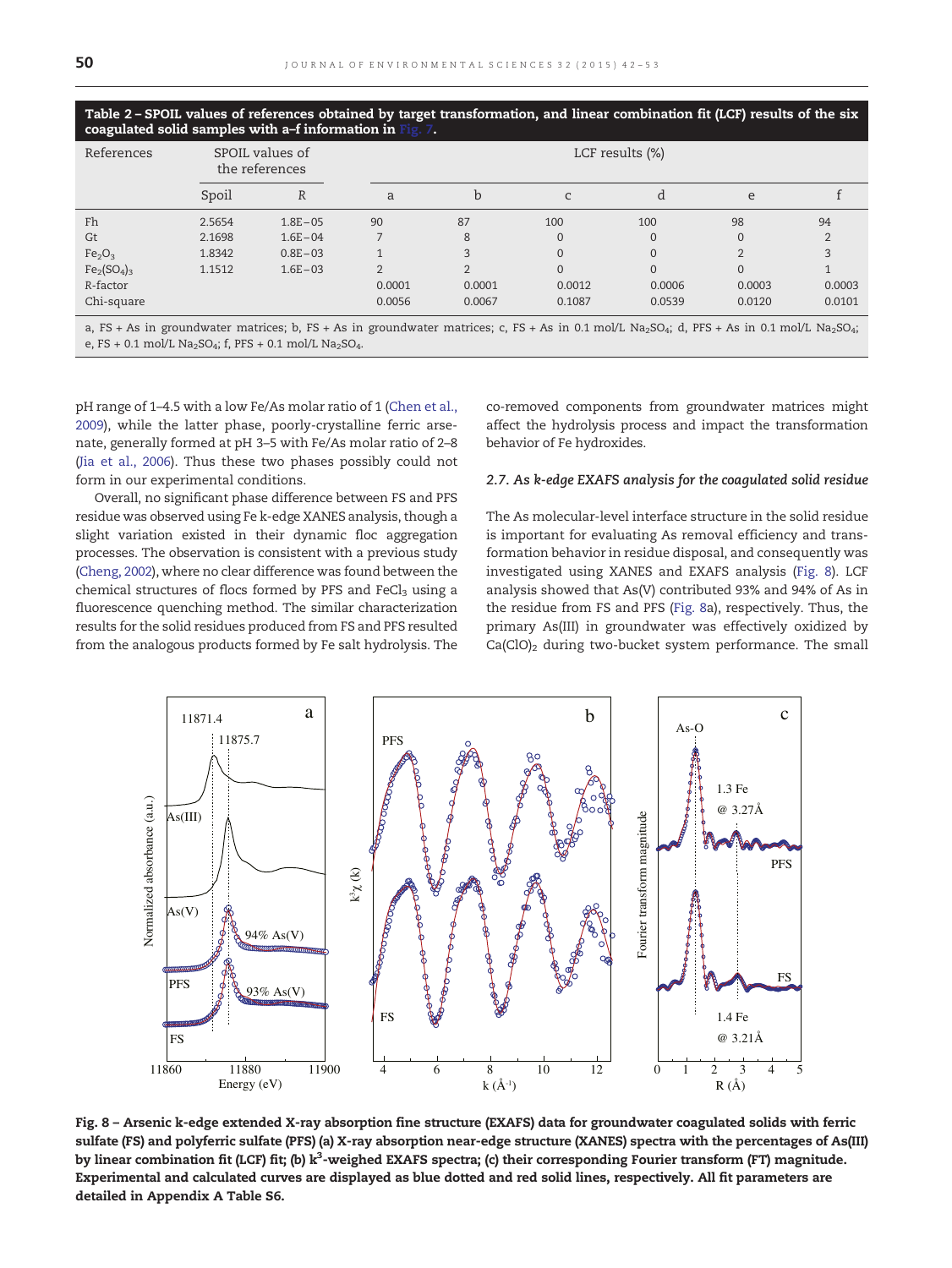amount of As(III) (6%–7%) is consistent with the field As speciation analysis, that occasionally showed that 4–8 μg/L As(III) was left and subsequently retained on the Fe flocs in the sand layer.

The As k-edge EXAFS of the solid residue from groundwater was well fitted ([Fig. 8](#page-8-0)b–c). The first peak was modeled with 4.1 and 3.9 O atoms at a distance of 1.69 Å for FS and PFS, respectively [\(Fig. 8c](#page-8-0) and Appendix A Table S7). These distances and coordination numbers correspond to a regular AsO4 tetrahedron [\(Jing et al., 2005, 2012](#page-10-0)). Twelve As–O–O triangular multiple scattering (MS) paths were implemented in the fit with distances at 3.04 Å to 3.08 Å for FS and PFS, respectively. This MS fitting result is in accordance with the MS distance (3.05 Å) found for a co-precipitated sample with a Fe/As(V) molar ratio of 4 at pH 8 [\(Chen et al., 2009](#page-10-0)).

The second peak was attributed to 1.4 and 1.3 Fe atoms with interatomic distance of 3.21 Å and 3.27 Å for FS and PFS, respectively [\(Fig. 8c](#page-8-0) and Appendix A Table S7). These fitted distances are identical to those estimated for As(V) bidentate binuclear complexes on ferrihydrite of 3.25  $\pm$  0.02 Å [\(Waychunas](#page-11-0) [et al., 1993\)](#page-11-0). The As–Fe distance for FS and PFS was not consistent with the monodentate As–Fe distance of  $3.60 \pm 0.03$  Å [\(Waychunas et al., 1993\)](#page-11-0), and no coincidence was observed with the longer As–Fe distance (3.36 Å) in scorodite ([Chen et al.,](#page-10-0) [2009\)](#page-10-0). Thus, the As k-edge EXAFS fitting results indicated that the removed As formed bidentate binuclear complexes on the in situ formed Fh. The As inner-sphere adsorption complex is beneficial for As immobilization in the solid residue.

#### 2.8. Safety evaluation for the solid residue

The remobilization of the adsorbed As on the solid residue is a crucial concern for groundwater treatment systems and ultimate landfill disposal. In both FS and PFS treatments, leachate from the produced residue generated using three leaching methods (Fig. 9) showed low concentrations of As (0.9 to 489 μg/L). The leachate As was much lower than the US



Fig. 9 – As leaching results from the coagulated solid residue using toxicity characteristic leaching procedure (TCLP), synthetic precipitation leaching procedure (SPLP), and California waste extraction test (WET). The percentages in WET columns show As(V) in the leachate As.

EPA's regulation of 5 mg/L, indicating that the residue could be safely disposed as landfill.

For TCLP and SPLP, the leachate As was only 0.9–2.0 μg/L from the coagulated residue for FS and PFS, three orders of magnitude lower than 5 mg/L (Fig. 9). Furthermore, the removed As in the coagulated residue is stable from the point of view that SPLP is used to mimic acid rain under environmental disposal anaerobic conditions ([Clancy et al., 2013](#page-10-0)). In leachates from both TCLP and SPLP, only As(III) was observed, with no detection of As(V). The results are consistent with the finding that As(III) is much more weakly adsorbed than As(V) at the study pH (4.2–5) and subsequently is more easily released from Fe hydroxide [\(Mercer](#page-10-0) [and Tobiason, 2008](#page-10-0)).

Cal WET tests promoted As release of 422 μg/L and 489 μg/L from residue for FS and PFS, respectively (Fig. 9). The leachate As level in WET is one order of magnitude higher than that in TCLP and SPLP because the citric acid in the procedure can strongly chelate Fe in Fe hydroxide and dissociate As to solution ([Clancy et al., 2013\)](#page-10-0). Nevertheless, the released As level was still an order of magnitude lower than the US EPA's regulation. The leachate As in WET was primarily in the form of As(V), at 95.8% for FS and 99.5% for PFS, respectively. This is because of the high content of As(V) adsorbed in the solid residue, as confirmed by the As k-edge XANES analysis.

The collected residual sludge in the sand layer was freeze-dried, and weighed 70.8 g for FS in 27 buckets and 62.9 g for PFS in 30 buckets up to five cycles. The smaller quantity of residue from PFS (2.6 g/18 L in one bucket) than FS (2.1 g/18 L in one bucket) resulted from the lower dose of PFS than FS, suggesting that PFS is more appropriate for groundwater treatment given their similar As treatment efficiency in the two-bucket system. By using PFS to supply As-safe drinking water, assuming that 18 L is adequate for daily use in a family of four, it is estimated that 765 g residual solid per year could be generated, which is a small amount and could be disposed of safely in view of passing the leaching tests.

# 2.9. Social acceptability assessment of the two-bucket treatment system

Considering the cost of added chemicals only and 18 L drinking water per day for one family, the cost of As-safe water each year using the two-bucket system was calculated to be 17.5 CNY (USD 2.8) by FS and 3.3 CNY (USD 0.5) by PFS, respectively. The cost is acceptable for the local residents in Shanxi, China with a per capita net income of CNY 7154 in 2013 [\(Shanxi Statistical Bureau, 2014](#page-10-0)). Thus, from the aspects of As treatment efficiency, quantity of solid residue, and cost of the treated water, PFS provided better performance in the two-bucket system for groundwater treatment.

## 3. Conclusions

This study evaluated groundwater As removal using FS and PFS based on field coagulation experiments and characterized the removal mechanism, integrating macroscopic and microscopic techniques. More than 95% of As (13.6–1067 μg/L) can be removed with a dose of 0.12 g/L FS and 0.10 g/L PFS,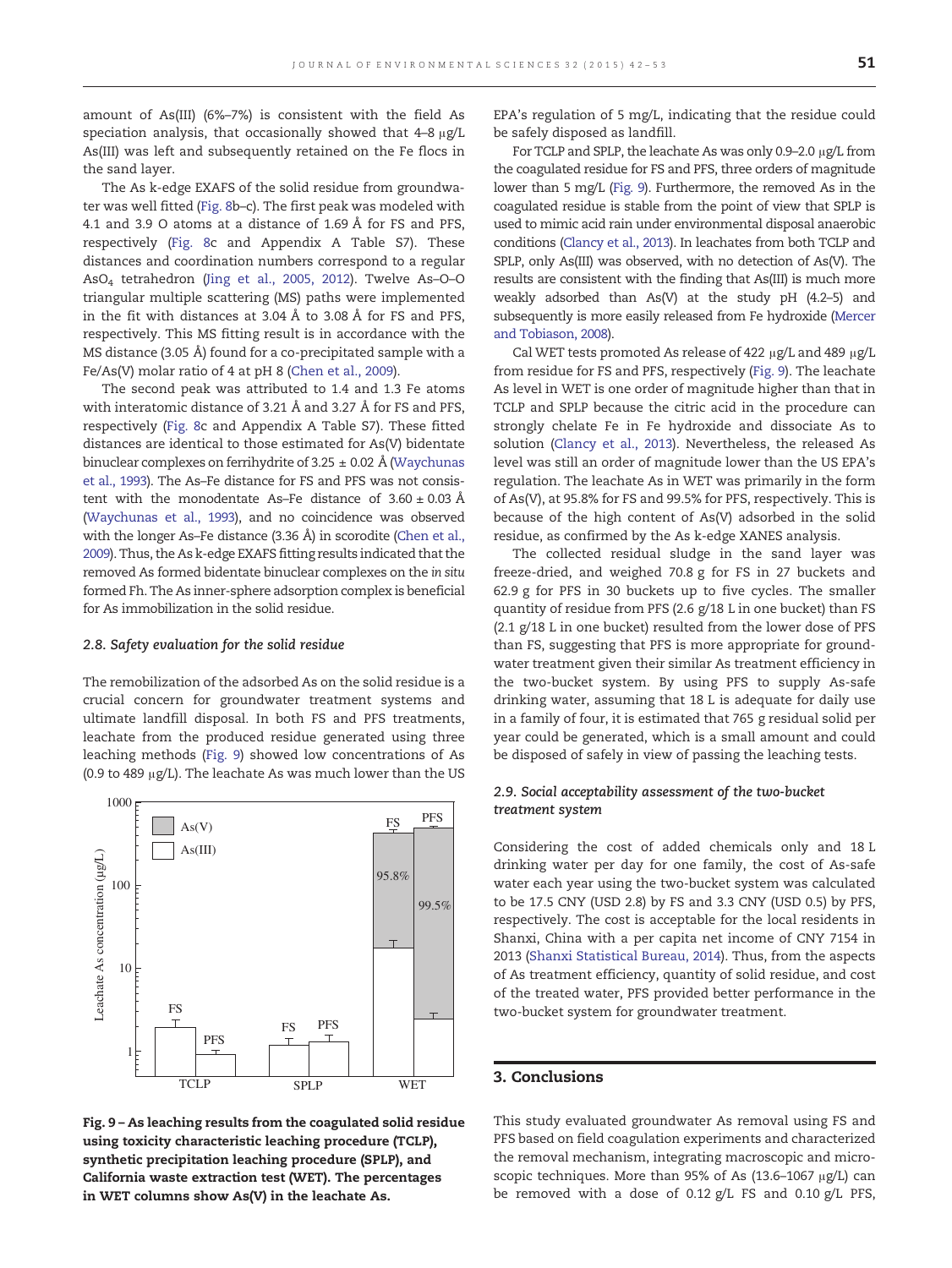<span id="page-10-0"></span>highlighting the important role of Fe/As ratios. The two-bucket system, combining coagulation and sand filtration, can supply 500 L of As-safe water (<10 μg/L) during five treatment cycles using FS and PFS. As k-edge XAFS analysis coupled with Fe k-edge XANES indicated that the As removed by coagulation formed a bidentate binuclear complex on the freshly formed Fh predominant in the solid residue. Leaching tests demonstrated that the solid residue satisfied the EPA regulatory limit and can be disposed of safely. Finally, given its similar As treatment performance, PFS is superior to FS because of its much lower solid residue, lower cost, and easier settling during coagulation.

# Acknowledgments

This work was supported by the Strategic Priority Research Program of the Chinese Academy of Sciences (No. XDB14020201), the National Natural Science Foundation of China (Nos. 41373123, 21337004), and the Research Center for Eco-Environmental Sciences, Chinese Academy of Sciences (No. YSW2013A01).

# Appendix A. Supplementary data

Supplementary data to this article can be found online at [http://dx.doi.org/10.1016/j.jes.2014.10.020.](http://dx.doi.org/10.1016/j.jes.2014.10.020)

# REFERENCES

- Chen, Y., Ahsan, H., 2004. [Cancer burden from arsenic in](http://refhub.elsevier.com/S1001-0742(15)00097-2/rf0010) [drinking water in Bangladesh. Am. J. Public Health 94 \(5\),](http://refhub.elsevier.com/S1001-0742(15)00097-2/rf0010) [741](http://refhub.elsevier.com/S1001-0742(15)00097-2/rf0010)–744.
- Chen, N., Jiang, D.T., Cutler, J., Kotzer, T., Jia, Y.F., Demopoulos, G.P., et al., 2009. [Structural characterization of](http://refhub.elsevier.com/S1001-0742(15)00097-2/rf0005) [poorly-crystalline scorodite, iron\(III\)](http://refhub.elsevier.com/S1001-0742(15)00097-2/rf0005)–arsenate co-precipitates [and uranium mill neutralized raffinate solids using X-ray](http://refhub.elsevier.com/S1001-0742(15)00097-2/rf0005) [absorption fine structure spectroscopy. Geochim. Cosmochim.](http://refhub.elsevier.com/S1001-0742(15)00097-2/rf0005) [Acta 73 \(11\), 3260](http://refhub.elsevier.com/S1001-0742(15)00097-2/rf0005)–3276.
- Cheng, W.P., 2002. [Comparison of hydrolysis/coagulation](http://refhub.elsevier.com/S1001-0742(15)00097-2/rf0015) [behavior of polymeric and monomeric iron coagulants in](http://refhub.elsevier.com/S1001-0742(15)00097-2/rf0015) [humic acid solution. Chemosphere 47 \(9\), 963](http://refhub.elsevier.com/S1001-0742(15)00097-2/rf0015)–969.
- Cheng, Z.Q., Van Geen, A., Jing, C.Y., Meng, X.G., Seddique, A., Ahmed, K.M., 2004. [Performance of a household-level arsenic](http://refhub.elsevier.com/S1001-0742(15)00097-2/rf0020) [removal system during 4-month deployments in Bangladesh.](http://refhub.elsevier.com/S1001-0742(15)00097-2/rf0020) [Environ. Sci. Technol. 38 \(12\), 3442](http://refhub.elsevier.com/S1001-0742(15)00097-2/rf0020)–3448.
- Clancy, T.M., Hayes, K.F., Raskin, L., 2013. [Arsenic waste](http://refhub.elsevier.com/S1001-0742(15)00097-2/rf0025) [management: a critical review of testing and disposal of](http://refhub.elsevier.com/S1001-0742(15)00097-2/rf0025) [arsenic-bearing solid wastes generated during arsenic removal](http://refhub.elsevier.com/S1001-0742(15)00097-2/rf0025) [from drinking water. Environ. Sci. Technol. 47 \(19\),](http://refhub.elsevier.com/S1001-0742(15)00097-2/rf0025) [10799](http://refhub.elsevier.com/S1001-0742(15)00097-2/rf0025)–10812.
- Cui, J.L., Shi, J.B., Jiang, G.B., Jing, C.Y., 2013. [Arsenic levels and](http://refhub.elsevier.com/S1001-0742(15)00097-2/rf0030) [speciation from ingestion exposures to biomarkers in Shanxi,](http://refhub.elsevier.com/S1001-0742(15)00097-2/rf0030) [China: implications for human health. Environ. Sci. Technol.](http://refhub.elsevier.com/S1001-0742(15)00097-2/rf0030) [47 \(10\), 5419](http://refhub.elsevier.com/S1001-0742(15)00097-2/rf0030)–5424.
- Davis, C.C., Edwards, M., 2014. [Coagulation with hydrolyzing](http://refhub.elsevier.com/S1001-0742(15)00097-2/rf0035) [metal salts: mechanisms and water quality impacts. Crit. Rev.](http://refhub.elsevier.com/S1001-0742(15)00097-2/rf0035) [Environ. Sci. Technol. 44 \(4\), 303](http://refhub.elsevier.com/S1001-0742(15)00097-2/rf0035)–347.
- Dodd, M.C., Vu, N.D., Ammann, A., Le, V.C., Kissner, R., Pham, H.V., et al., 2006. [Kinetics and mechanistic aspects of As\(III\)](http://refhub.elsevier.com/S1001-0742(15)00097-2/rf0040) [oxidation by aqueous chlorine, chloramines, and ozone:](http://refhub.elsevier.com/S1001-0742(15)00097-2/rf0040)

[relevance to drinking water treatment. Environ. Sci. Technol.](http://refhub.elsevier.com/S1001-0742(15)00097-2/rf0040) [40 \(10\), 3285](http://refhub.elsevier.com/S1001-0742(15)00097-2/rf0040)–3292.

- Du, J.J., Jing, C.Y., Duan, J.M., Zhang, Y.L., Hu, S., 2014. [Removal of](http://refhub.elsevier.com/S1001-0742(15)00097-2/rf0045) [arsenate with hydrous ferric oxide coprecipitation: effect of](http://refhub.elsevier.com/S1001-0742(15)00097-2/rf0045) [humic acid. J. Environ. Sci. 26 \(2\), 240](http://refhub.elsevier.com/S1001-0742(15)00097-2/rf0045)–247.
- Fan, M., Brown, R.C., Sung, S.W., Huang, C.P., Ong, S.K., van Leeuwen, J.H., 2003. [Comparisons of polymeric and](http://refhub.elsevier.com/S1001-0742(15)00097-2/rf0050) [conventional coagulants in arsenic\(V\) removal. Water Environ.](http://refhub.elsevier.com/S1001-0742(15)00097-2/rf0050) [Res. 75 \(4\), 308](http://refhub.elsevier.com/S1001-0742(15)00097-2/rf0050)–313.
- Fendorf, S., Michael, H.A., van Geen, A., 2010. [Spatial and temporal](http://refhub.elsevier.com/S1001-0742(15)00097-2/rf0055) [variations of groundwater arsenic in South and Southeast](http://refhub.elsevier.com/S1001-0742(15)00097-2/rf0055) [Asia. Science 328 \(5982\), 1123](http://refhub.elsevier.com/S1001-0742(15)00097-2/rf0055)–1127.
- Jia, Y.F., Xu, L.Y., Fang, Z., Demopoulos, G.P., 2006. [Observation of](http://refhub.elsevier.com/S1001-0742(15)00097-2/rf0060) [surface precipitation of arsenate on ferrihydrite. Environ. Sci.](http://refhub.elsevier.com/S1001-0742(15)00097-2/rf0060) [Technol. 40 \(10\), 3248](http://refhub.elsevier.com/S1001-0742(15)00097-2/rf0060)–3253.
- Jing, C.Y., Liu, S.Q., Patel, M., Meng, X.G., 2005. [Arsenic leachability](http://refhub.elsevier.com/S1001-0742(15)00097-2/rf0065) [in water treatment adsorbents. Environ. Sci. Technol. 39 \(14\),](http://refhub.elsevier.com/S1001-0742(15)00097-2/rf0065) [5481](http://refhub.elsevier.com/S1001-0742(15)00097-2/rf0065)–5487.
- Jing, C.Y., Cui, J.L., Huang, Y.Y., Li, A.G., 2012. [Fabrication,](http://refhub.elsevier.com/S1001-0742(15)00097-2/rf0070) [characterization, and application of a composite adsorbent for](http://refhub.elsevier.com/S1001-0742(15)00097-2/rf0070) [simultaneous removal of arsenic and fluoride. ACS Appl.](http://refhub.elsevier.com/S1001-0742(15)00097-2/rf0070) [Mater. Interfaces 4 \(2\), 714](http://refhub.elsevier.com/S1001-0742(15)00097-2/rf0070)–720.
- Liang, Z., Wang, Y.X., Zhou, Y., Liu, H., Wu, Z.B., 2009. [Hydrolysis](http://refhub.elsevier.com/S1001-0742(15)00097-2/rf0075) [and coagulation behavior of polyferric sulfate and ferric](http://refhub.elsevier.com/S1001-0742(15)00097-2/rf0075) [sulfate. Water Sci. Technol. 59 \(6\), 1129](http://refhub.elsevier.com/S1001-0742(15)00097-2/rf0075)–1135.
- Lin, J.L., Huang, C., Chin, C.M., Pan, J.R., 2008. [Coagulation](http://refhub.elsevier.com/S1001-0742(15)00097-2/rf0080) [dynamics of fractal flocs induced by enmeshment and](http://refhub.elsevier.com/S1001-0742(15)00097-2/rf0080) [electrostatic patch mechanisms. Water Res. 42 \(17\), 4457](http://refhub.elsevier.com/S1001-0742(15)00097-2/rf0080)–4466.
- Luo, T., Cui, J.L., Hu, S., Huang, Y.Y., Jing, C.Y., 2010. [Arsenic](http://refhub.elsevier.com/S1001-0742(15)00097-2/rf0085) [removal and recovery from copper smelting wastewater using](http://refhub.elsevier.com/S1001-0742(15)00097-2/rf0085) [TiO2. Environ. Sci. Technol. 44 \(23\), 9094](http://refhub.elsevier.com/S1001-0742(15)00097-2/rf0085)–9098.
- Luo, T., Hu, S., Cui, J.L., Tian, H.X., Jing, C.Y., 2012. [Comparison of](http://refhub.elsevier.com/S1001-0742(15)00097-2/rf0090) [arsenic geochemical evolution in the Datong Basin \(Shanxi\)](http://refhub.elsevier.com/S1001-0742(15)00097-2/rf0090) [and Hetao Basin \(Inner Mongolia\). China Appl. Geochem. 27](http://refhub.elsevier.com/S1001-0742(15)00097-2/rf0090) [\(12\), 2315](http://refhub.elsevier.com/S1001-0742(15)00097-2/rf0090)–2323.
- Maiti, A., Basu, J.K., De, S., 2012. [Experimental and kinetic](http://refhub.elsevier.com/S1001-0742(15)00097-2/rf0095) [modeling of As\(V\) and As\(III\) adsorption on treated laterite](http://refhub.elsevier.com/S1001-0742(15)00097-2/rf0095) [using synthetic and contaminated groundwater: effects of](http://refhub.elsevier.com/S1001-0742(15)00097-2/rf0095) [phosphate, silicate and carbonate ions. Chem. Eng. J. 191, 1](http://refhub.elsevier.com/S1001-0742(15)00097-2/rf0095)–12.
- Malinowski, E.R., 1978. [Theory of error for target factor-analysis](http://refhub.elsevier.com/S1001-0742(15)00097-2/rf0100) [with applications to mass-spectrometry and nuclear](http://refhub.elsevier.com/S1001-0742(15)00097-2/rf0100) [magnetic-resonance spectrometry. Anal. Chim. Acta 103 \(4\),](http://refhub.elsevier.com/S1001-0742(15)00097-2/rf0100) 339–[354.](http://refhub.elsevier.com/S1001-0742(15)00097-2/rf0100)
- Meng, X.G., Bang, S., Korfiatis, G.P., 2000. [Effects of silicate, sulfate,](http://refhub.elsevier.com/S1001-0742(15)00097-2/rf0110) [and carbonate on arsenic removal by ferric chloride. Water](http://refhub.elsevier.com/S1001-0742(15)00097-2/rf0110) [Res. 34 \(4\), 1255](http://refhub.elsevier.com/S1001-0742(15)00097-2/rf0110)–1261.
- Meng, X.G., Korfiatis, G.P., Christodoulatos, C., Bang, S., 2001. [Treatment of arsenic in Bangladesh well water using a](http://refhub.elsevier.com/S1001-0742(15)00097-2/rf0105) [household co-precipitation and filtration system. Water Res.](http://refhub.elsevier.com/S1001-0742(15)00097-2/rf0105) [35 \(12\), 2805](http://refhub.elsevier.com/S1001-0742(15)00097-2/rf0105)–2810.
- Mercer, K.L., Tobiason, J.E., 2008. [Removal of arsenic from high](http://refhub.elsevier.com/S1001-0742(15)00097-2/rf0115) [ionic strength solutions: effects of ionic strength, pH, and](http://refhub.elsevier.com/S1001-0742(15)00097-2/rf0115) [preformed versus in situ formed HFO. Environ. Sci. Technol. 42](http://refhub.elsevier.com/S1001-0742(15)00097-2/rf0115) [\(10\), 3797](http://refhub.elsevier.com/S1001-0742(15)00097-2/rf0115)–3802.
- Michel, F.M., Ehm, L., Antao, S.M., Lee, P.L., Chupas, P.J., Liu, G., et al., 2007. [The structure of ferrihydrite, a nanocrystalline](http://refhub.elsevier.com/S1001-0742(15)00097-2/rf0120) [material. Science 316 \(5832\), 1726](http://refhub.elsevier.com/S1001-0742(15)00097-2/rf0120)–1729.
- Mohan Chandrasekaran, V.R., Muthaiyan, I., Huang, P.C., Liu, M.Y., 2010. [Using iron precipitants to remove arsenic from water: is](http://refhub.elsevier.com/S1001-0742(15)00097-2/rf0125) [it safe? Water Res. 44 \(19\), 5823](http://refhub.elsevier.com/S1001-0742(15)00097-2/rf0125)–5827.
- Rodriguez-Lado, L., Sun, G., Berg, M., Zhang, Q., Xue, H., Zheng, Q., et al., 2013. [Groundwater arsenic contamination throughout](http://refhub.elsevier.com/S1001-0742(15)00097-2/rf0130) [China. Science 341 \(6148\), 866](http://refhub.elsevier.com/S1001-0742(15)00097-2/rf0130)–868.
- Shanxi Statistical Bureau, 2014. [Per Capita Net Income of Farmers](http://refhub.elsevier.com/S1001-0742(15)00097-2/rf0165) [in Shanxi Reaches 7154 CNY in 2013, Shanxi.](http://refhub.elsevier.com/S1001-0742(15)00097-2/rf0165)
- Sorlini, S., Gialdini, F., 2010. [Conventional oxidation treatments](http://refhub.elsevier.com/S1001-0742(15)00097-2/rf0140) [for the removal of arsenic with chlorine dioxide, hypochlorite,](http://refhub.elsevier.com/S1001-0742(15)00097-2/rf0140) [potassium permanganate and monochloramine. Water Res. 44](http://refhub.elsevier.com/S1001-0742(15)00097-2/rf0140) [\(19\), 5653](http://refhub.elsevier.com/S1001-0742(15)00097-2/rf0140)–5659.